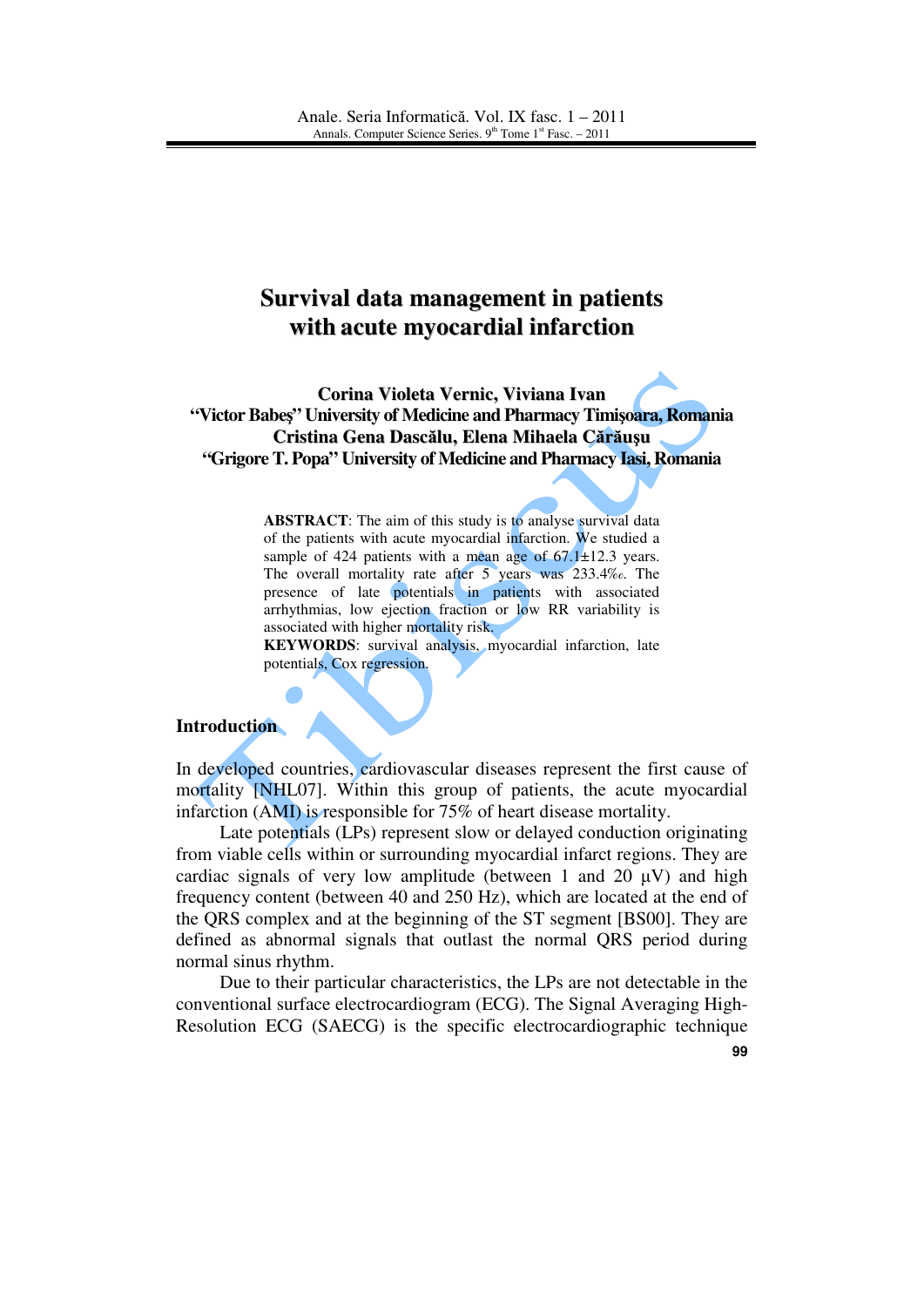which detects LPs. SAECG utilizes computer processing to amplify signals, mediate and filter them in order to record low**-**amplitude signals free of noise not normally observed on standard electrocardiogram and defined as magnitude vector [Gom93, OL09].

Three parameters are identified on the vector magnitude: a) the entire duration of the filtered signal-averaged QRS complex; b) the root mean square voltage of the terminal 40 ms of the QRS complex (RMS40); and c) the duration of low-amplitude signals (LAS) of less than  $40\degree\text{V}$ .

LPs are noninvasive markers for reentrant arrhythmias with negative predictive value for cardiovascular deaths. They proved their utility in risk stratification of patients with AMI [G+96].

The RR variability (RRV) or Heart rate variability (HRV) is a noninvasive index of the autonomic control of the heart. It can be quantified by the simple calculation of the standard deviation of the RR intervals. In September 1993, the Cardiovascular Technology Assessment Committee of the American College of Cardiology published a position statement on heart rate (actually RR interval) variability for risk stratification [Ame93].

The present prospective study was undertaken to determine if the presence of late potentials in patients with acute myocardial infarction identifies a subgroup of patients who are at particularly high risk of sudden death and/or ventricular arrhythmias.

### **1. Methods**

The prognostic significance of late ventricular potentials recorded from the body surface using high-resolution amplification and signal averaging was assessed prospectively in consecutive patients with acute myocardial infarction admitted to the Timis County Emergency Hospital. A total number of 600 patients were potential eligible subjects. From this pool of patients only 424 were suitable. Within the 176 excluded patients, 44 were lost during follow-up, 40 had a mean noise  $>0.7 \mu V$  (the accepted noise should be less than  $0.7 \mu V$  as recommended in the manual for the bedside unit) and 92 patients had intraventricular conduction disturbances. This cohort study was carried out between June 2001 and June 2010. The procedure was explained to all the patients, they were informed about the potential adverse and side effects, risks and benefits and they finally signed an agreement previously approved by the local ethic committees.

 At the time of enrollment each patient was the subject of a complex evaluation (demographics, medical history, clinical examination, laboratory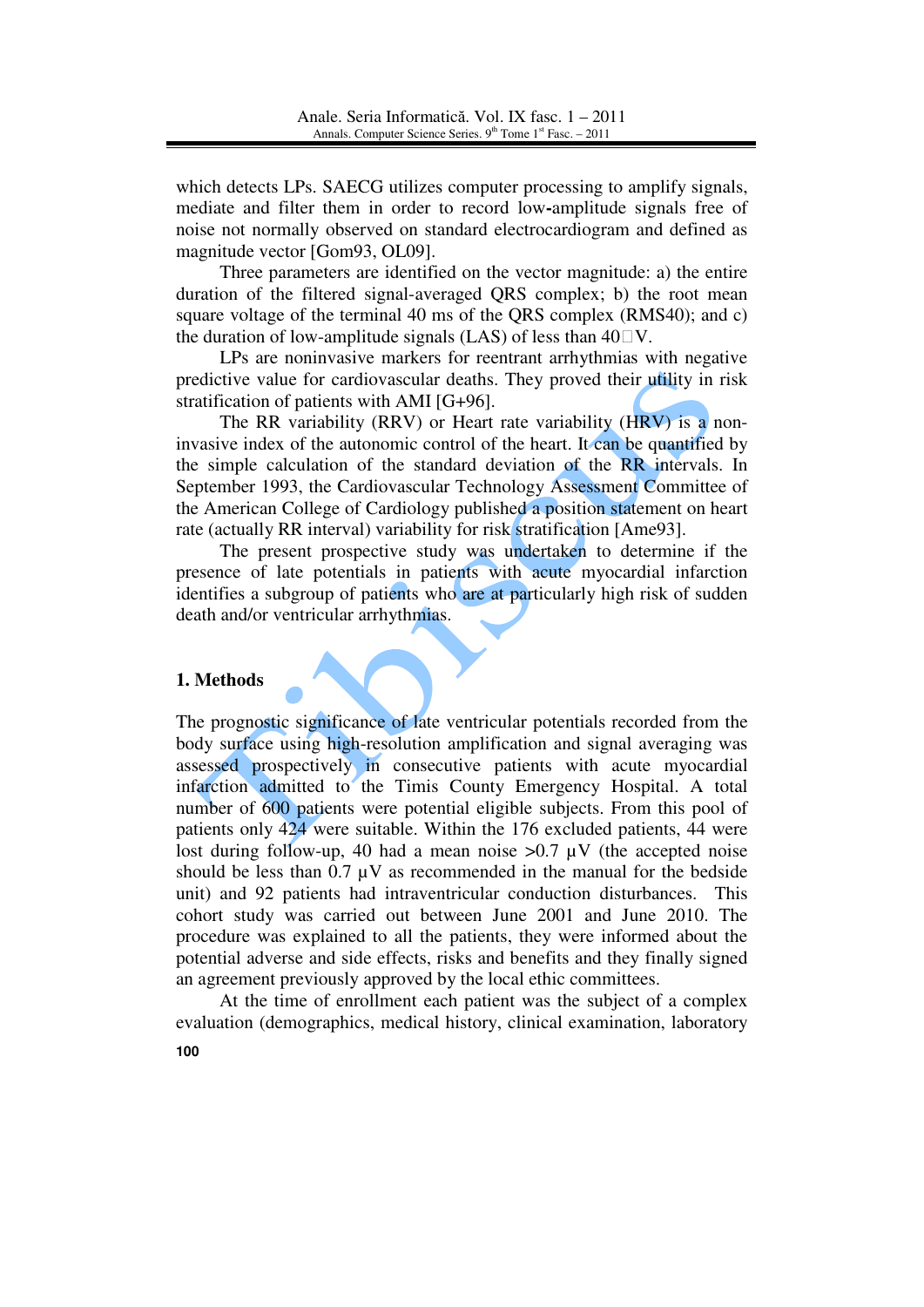tests, chest X-ray, standard and signal-averaged electrocardiography, RRV in time domain analyses, Holter monitoring in selected cases and M, 2D, CW, PW and color Doppler echocardiography. Follow-up of the patients included repeated evaluations at one month, 3 months, and then every three month during the first year and every six months in the next years for a minimum follow-up period of 5 years.

 The criteria for ventricular late potentials were: QRS duration >114 ms in men or >104 ms in women and RMS40 <20 µV. The RMS40 value was found from the vector magnitude, using the 40-msec period preceding the latest individual lead QRS offset.

 Means, standard deviations and proportions are presented for continuous variables. Frequencies and percentages are shown for categorical data. Chisquare test was used to compare categorical data. Survival time was calculated as the time from acute myocardial infarction to death, censoring at the date of last contact. The Kaplan-Meier method was used to compute survival rates. Survival curves were compared using the log-rank test. The Cox regression model was applied to evaluate the effect of independent variables on overall survival. Relative risk rates (RR) and their 95% confidence intervals (95% CIs) were calculated. The P values for all hypothesis tests were two-sided, and we set statistical significance at P<0.05.

 Statistical analyses were performed using Open Epi and SPSS version 10 software.

# **2. Results and discussions**

We studied a sample of 424 patients (67.69% males, 32.31% females), with a mean age of  $67.1 \pm 12.3$  years. Characteristics of the patients are shown in Table 1. Ninety nine patients died during the follow-up period (Table 2). The overall mortality rate after 5 years was 233.4‰ (99 deaths), with a rate of 236.9‰ in males (68 deaths) and 226.2‰ in females (31 deaths).

Deaths were significantly higher among patients who presented LPs (determined by the value of RMS40) compared to those who had no LPs (44.02% versus 3.26%), *P* <0.001.

The highest death rate occurred in patients who had low ejection fraction (EF 0-40) compared to those with ejection fraction values ranging between 41 and 55, respectively > 55 (91.01% vs. 3, 27% and 2.23%), *P*<0.001.

Heart rate variability, determined by following RR intervals in standard derivations showed that deaths were about four times more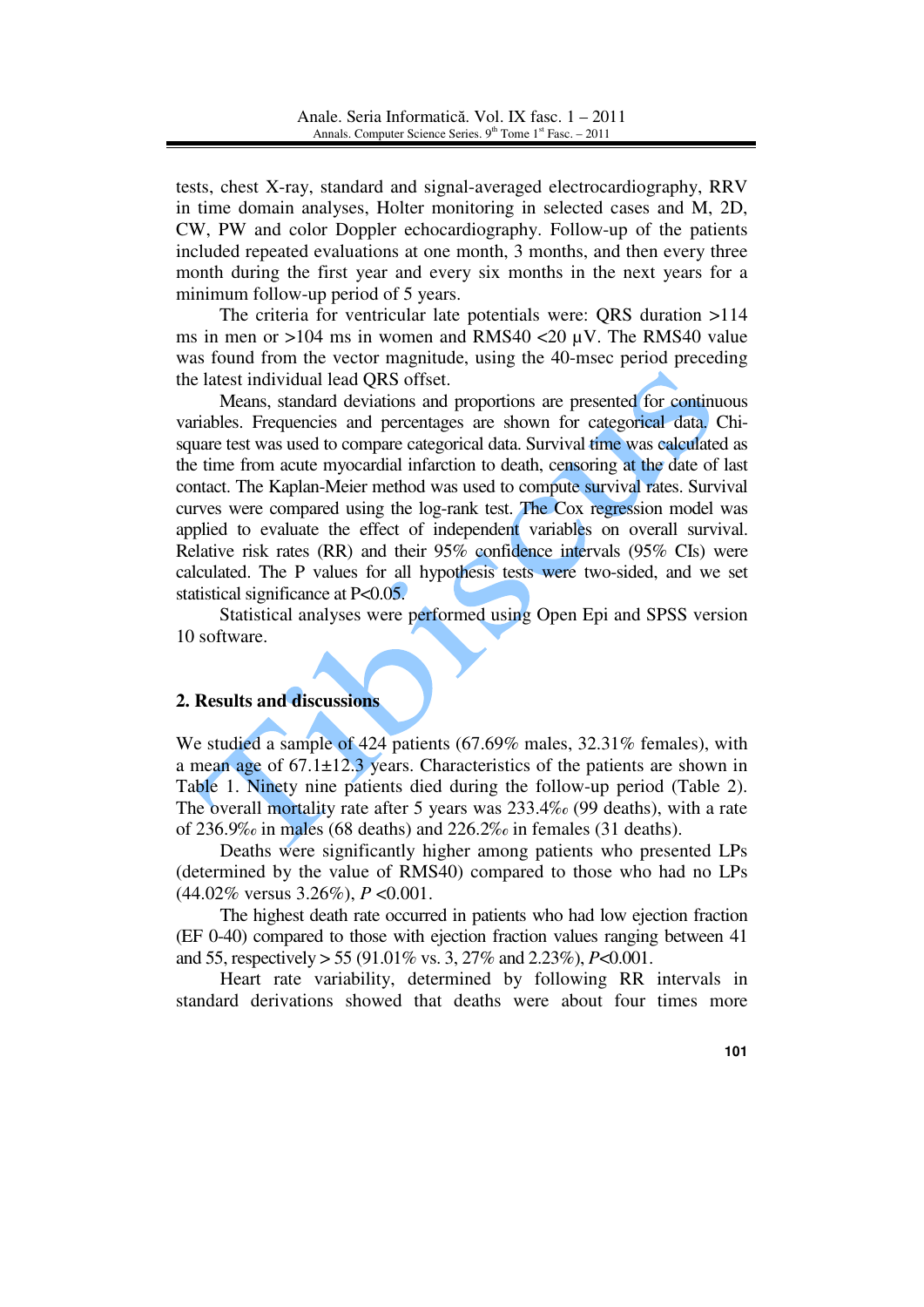common in patients who had changes in RR intervals compared to those who did not have this variation (29.07% versus 7.21 %), *P*<0.001.

Among patients with QRS complex prolongation deaths were recorded more frequently than in patients who had normal QRS complex (40.27% versus 14.18%), *P*<0.001.

| <b>Characteristics (n=424)</b>       |                 | $\%$   |
|--------------------------------------|-----------------|--------|
| Males                                | 287             | 67.7%  |
| Females                              | 137             | 32.3%  |
| Mean age $\pm$ Standard deviation    | $67.1 \pm 12.3$ |        |
| Follow-up period                     | $5 - 10$ years  |        |
| Acute Anterior Myocardial Infarction | 272             | 64.2%  |
| Acute Inferior Myocardial Infarction | 152             | 35.8%  |
| Hypertension                         | 227             | 53.53% |
| <b>Diabetes</b>                      | 139             | 32.78% |

**Table 1. Patients' characteristics** 

| $\frac{1}{2}$ and $\frac{1}{2}$ . The second case $\frac{1}{2}$<br>- <del>5-</del> 5- - - 1 |                |              |              |  |  |
|---------------------------------------------------------------------------------------------|----------------|--------------|--------------|--|--|
| Age group                                                                                   | <b>Females</b> | <b>Males</b> | <b>Total</b> |  |  |
| $<$ 34 years                                                                                |                |              |              |  |  |
| 35 - 44 years                                                                               |                |              |              |  |  |
| $45 - 54$ years                                                                             |                |              |              |  |  |
| $55 - 64$ years                                                                             |                |              | 25           |  |  |
| $>65$ years                                                                                 | 10             |              |              |  |  |
| Total                                                                                       | 31             | 68           | QQ           |  |  |

**Table 2. Deceased by gender and age group** 

In our study, ventricular arrhythmias increased the risk of cardiac death by seven times (Fig. 1).

If both the ejection fraction and the presence of late potentials are used as prognostic factors, statistical analysis by Cox regression and survival curves documents highly statistically significant differences. The presence of late potentials in patients with ejection fraction below 0.4 documents an increased risk of death by almost seven times at an extreme level of significance, *P*<0.0001.

Survival curves depending on the presence or absence of late potentials and heart performance show a severe evolution in those who develop concomitant alteration of potential parameters and cardiac function (Fig. 2, Table 3).

Applying the same analysis model in patients with low RR variation shows that association of vegetative alteration with the presence of LPs increases the risk of cardiac death 3 times (Fig. 3, Table 4).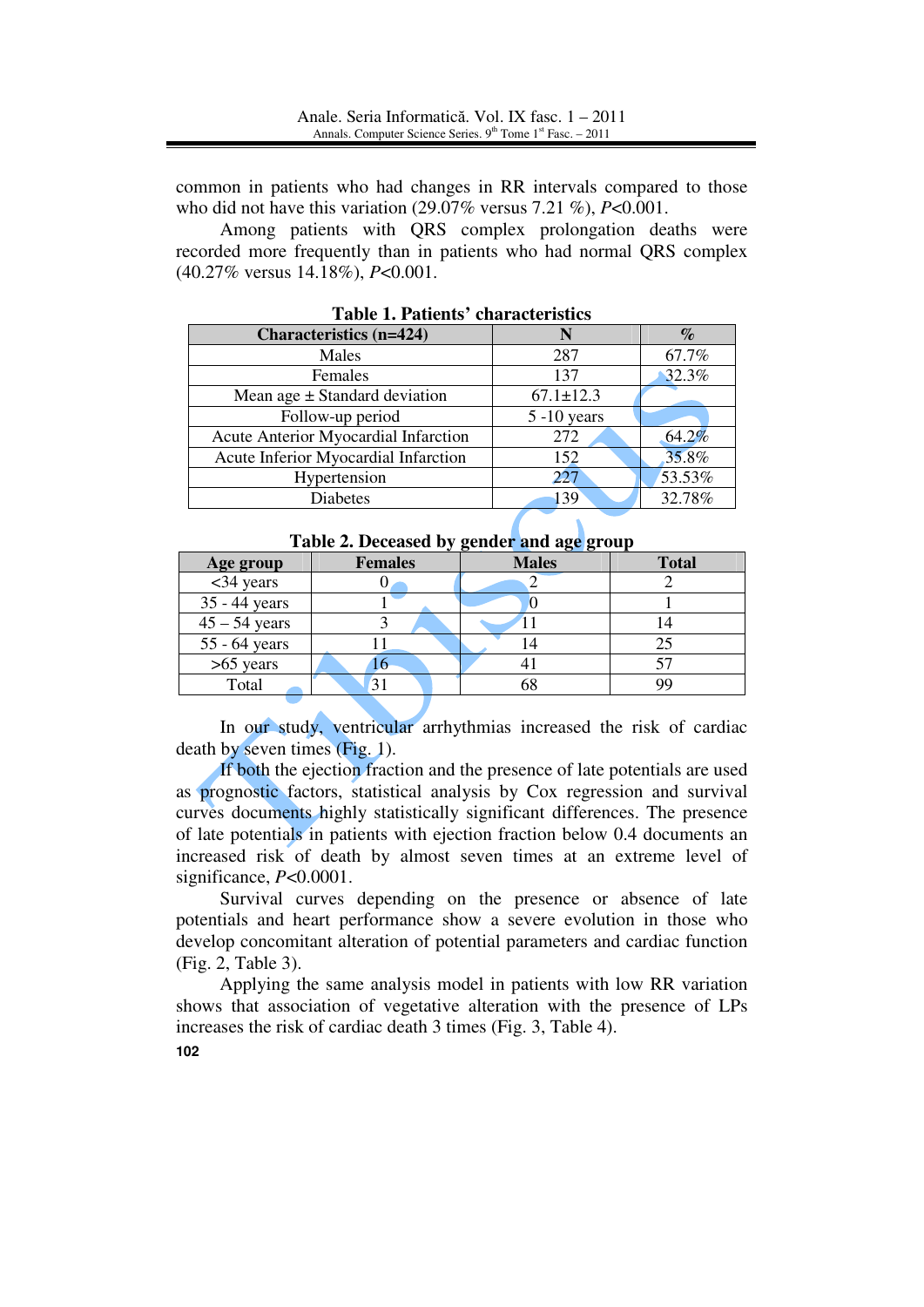

**Fig. 2 Survival curves in patients with or without late potentials and impaired cardiac performance**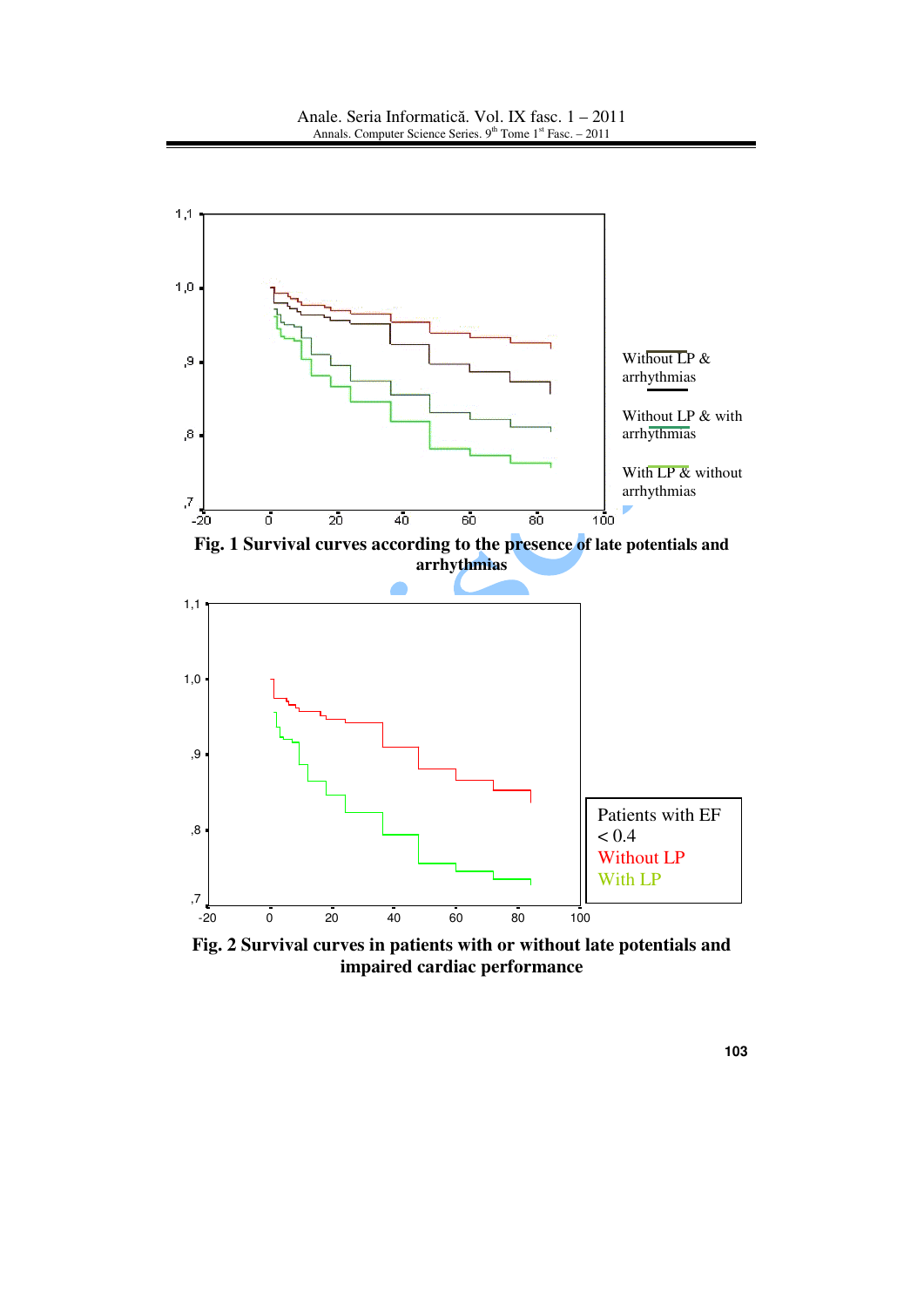

**Table 3. Relative risk in patients with EF<0.4** 

**Fig. 3 Survival curves in patients with or without late potentials and impaired autonom activity** 

**Table 4. Relative risk in patients with small RR variability** 

|  | Table 4. Relative FISK III patients with small KR variability |         |                      |          |       |  |
|--|---------------------------------------------------------------|---------|----------------------|----------|-------|--|
|  |                                                               | P value | <b>Relative risk</b> | 95.0% CI |       |  |
|  |                                                               |         | RR                   | Min      | Max   |  |
|  | Var. RR                                                       | 0.016   | 2.790.               | 1.208    | 6.445 |  |
|  |                                                               |         |                      |          |       |  |

Numerous studies have shown increased predictive power of LPs if associated with data obtained by Holter monitoring [KTS86, T+94, Z+93]. Occurrence of sustained ventricular arrhythmias in patients with LPs increases the risk of cardiac death. These observations demonstrate that LPs help identifying those patients with severe ventricular dysfunction or ventricular arrhythmias, who have conditions to develop fatal arrhythmia and, conversely, the need for severe ventricular impairment or the presence of cardiac arrhythmic triggers to initiate and maintain these fatal arrhythmias.

 Association of the presence of LPs in patients with documented sustained ventricular arrhythmia increases the risk of cardiac death by 7 times. (Fig. 4, Table 5).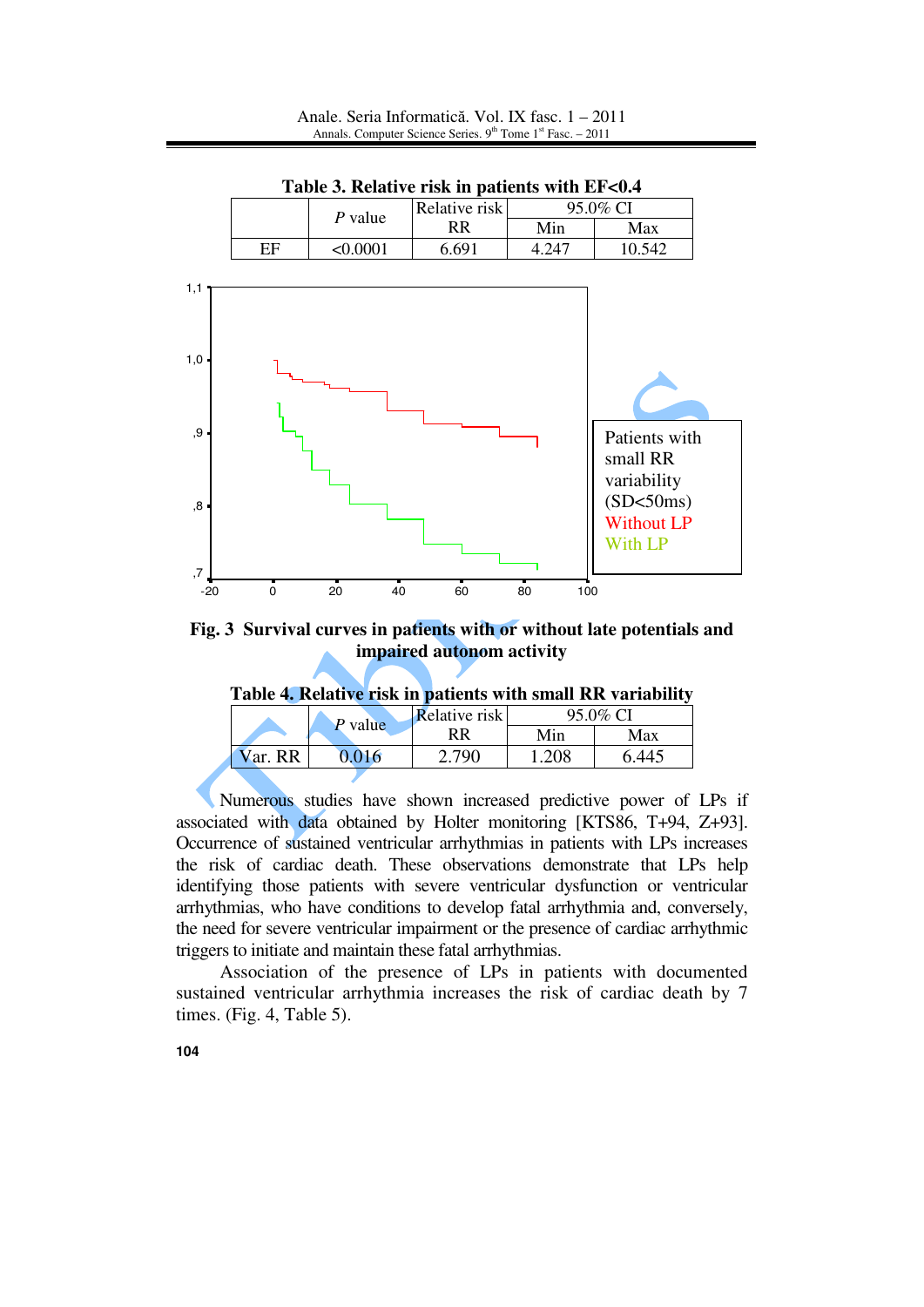

**Fig. 4 Survival curves in patients with or without late potentials and ventricular arrhythmias** 

|             | $P$ value | Relative | 95.0% CI |        |
|-------------|-----------|----------|----------|--------|
|             |           | risk RR  | Min      | Max    |
| Arrhythmias | < 0.0001  | 7 096    | 4.669    | 10.783 |

# **Conclusions**

- Presence of late potentials particularly identifies patients prone to develop life threatening arrhythmias.
- RRV as marker of autonomic imbalance proved to be an independent risk for sudden cardiac death.
- Ejection fraction is the most powerful prognostic factor but the association LP, RRV and EF in risk scale after myocardial infarction augment the sensitivity and sensibility of risk stratification and individualize treatment in order to improve survival.

#### **References**

[Ame93] American College of Cardiology Cardiovascular Technology Assessment Committee - *Heart rate variability for risk stratification of life-threatening arrhythmias*, *J. Am. Coll Cardiol.* 22:948-950, 1993